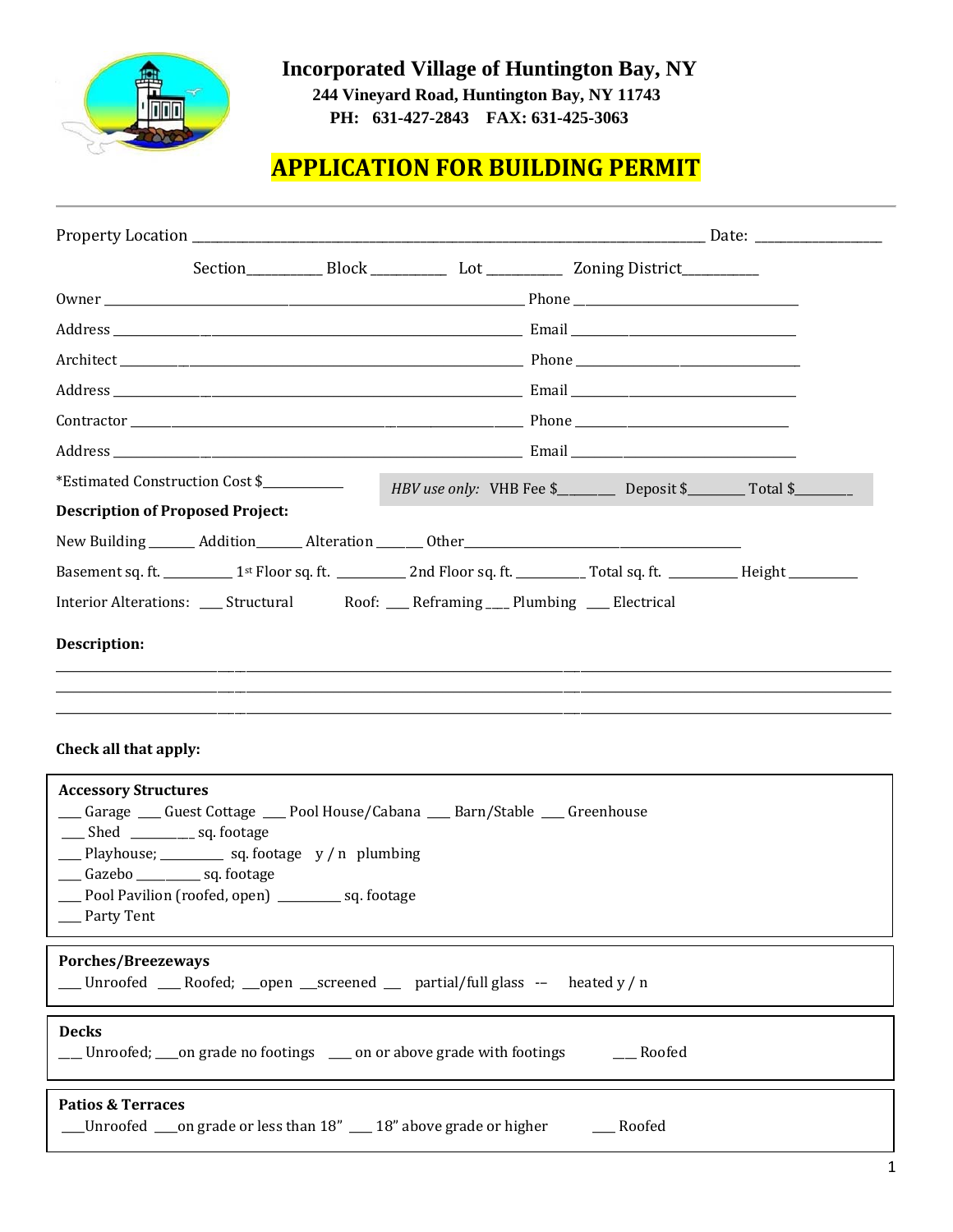| Pergolas<br>__ attached __ unattached to building                                                                                                                                                                                                                                                                                                    |  |  |  |  |  |
|------------------------------------------------------------------------------------------------------------------------------------------------------------------------------------------------------------------------------------------------------------------------------------------------------------------------------------------------------|--|--|--|--|--|
| <b>Misc. Accessory Structures</b><br>___ Swimming Pool; ___vinyl ___ gunite ___ spa ___ pool fencing ___drainage ___ above ground<br>__ Spa __ Hot Tub<br>__ Tennis Court (includes fencing and drainage)<br>__ Fencing: __ linear foot __ Fence replacement<br>__Corral __ Pen Fencing                                                              |  |  |  |  |  |
| <b>Retaining Walls/Freestanding Walls/Piers:</b><br>__ Wood __ Dry Stack Stone Wall __ Masonry Unit Stack Wall<br>__Courtyard ___ Freestanding Wall ___ Entry Gates ___ Entry Pier Wall ___ Entry Pier Flanking Walls<br>__ Entry Pier: __with lights __without lights                                                                               |  |  |  |  |  |
| <b>Garden Structures:</b><br>___BBQ/Kitchen (permanent) ___Fountain ___Pond ___Pergola ___Trellis ___Arbor ___Follies                                                                                                                                                                                                                                |  |  |  |  |  |
| Plumbing:<br>___ Replace ___ Relocate ___ New ___ Maintain<br>Location: _____________<br>Type of fixture: _____ Sink _____ Toilet _____ Bath Tub _____ Shower _____Dishwasher _____Laundry Tub ____Indirect Waste<br>Total fixtures: ______                                                                                                          |  |  |  |  |  |
| Utility:<br>__ Air Conditioning HVAC __ units __tons<br>__ Boiler __ Water Heater<br>__ Solar Panels<br>__ Elevator<br>__Fireplace; __ masonry __ gas __ pre-fab How many?__<br>__ Wood Stove<br>Oil Tank; _ removal _ new tank _ abandonment<br>Driveway __ expansion __ sq. footage<br>Drywell<br>Septic Tank<br>Leaching Pool; how many rings? __ |  |  |  |  |  |
| Other:                                                                                                                                                                                                                                                                                                                                               |  |  |  |  |  |

*Demolition use separate permit form.*

*Generator & Gas Installations use separate permit form.*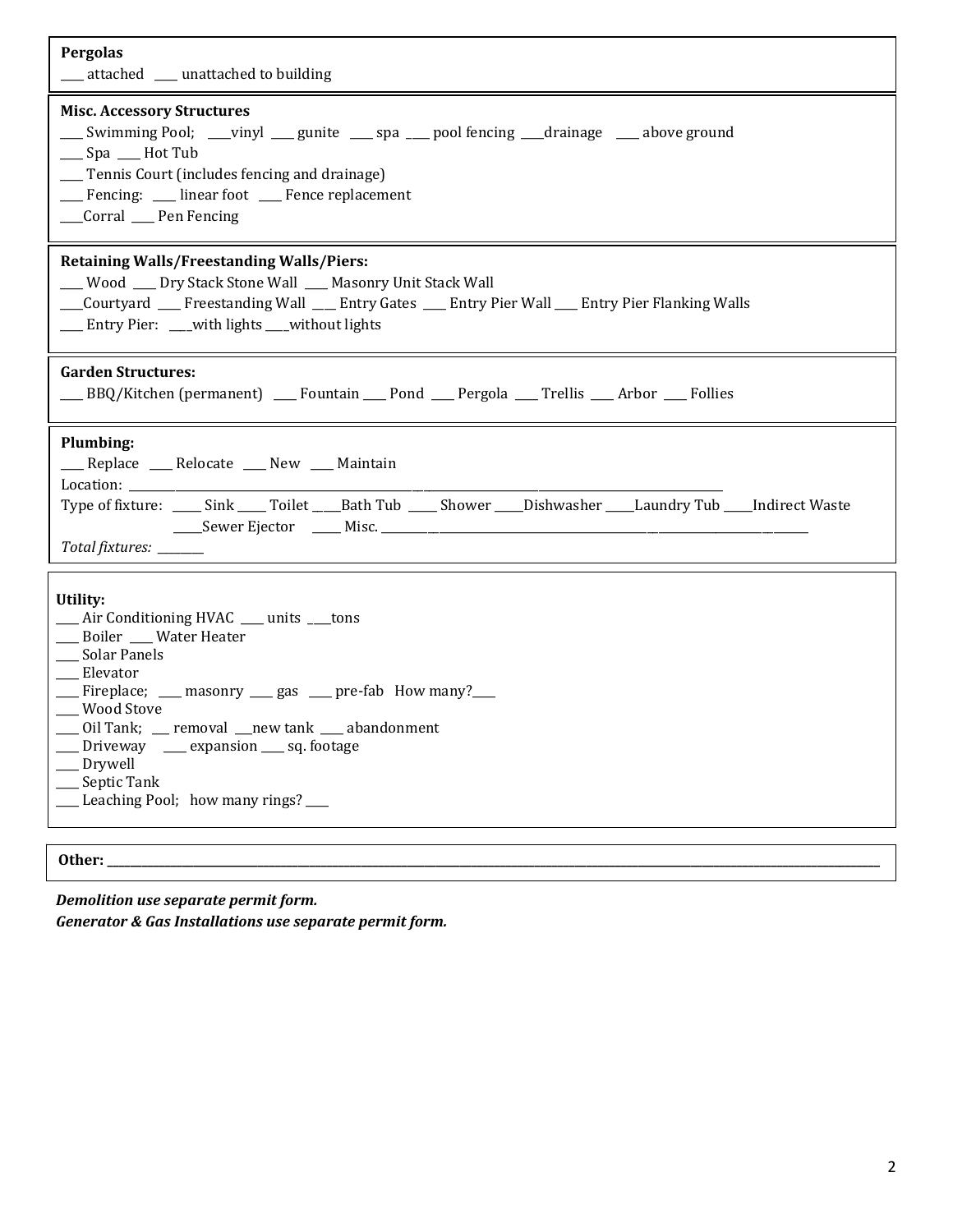## **ADDITIONAL FILING REQUIREMENTS (if applicable based on project)**

- 1. For all submitted applications; Workers Compensation, Liability and Disability Certificates of Insurance naming VHB additional insured.
- 2. Two (2) copies of plans with L.A.C. and F.A.R. calculations and most recent property survey of existing conditions with grade elevations.
- 3. Surveys required: Foundation before framing; Final before Certificate of Occupancy.
- 4. Board of Appeals approval required? Yes \_\_\_\_\_ No \_\_\_\_\_ Date \_\_\_\_\_\_\_\_\_\_\_\_\_\_\_\_\_\_\_\_\_\_ Don't Know \_\_\_
- 5. Site Plan Review Board approval required? Yes \_\_\_\_\_ No \_\_\_\_\_ Date \_\_\_\_\_\_\_\_\_\_\_\_\_\_\_\_\_\_\_\_\_\_\_ Don't Know
- 6. Building Permit must be posted in front window.

 $\overline{\phantom{a}}$ 

The undersigned affirms that he/she is authorized to make this application, is responsible for the work described and that all statements and documents contained herein are true and accurate to the best of his/her knowledge and belief.

sessed. \*Prior to Insurance of C.O. or C.C., the residents will execute an "actual cost" statement for additional building fees assessed.

Applicant Signature

Print Name

### **AFFIDAVIT OF PROPERTY OWNER**